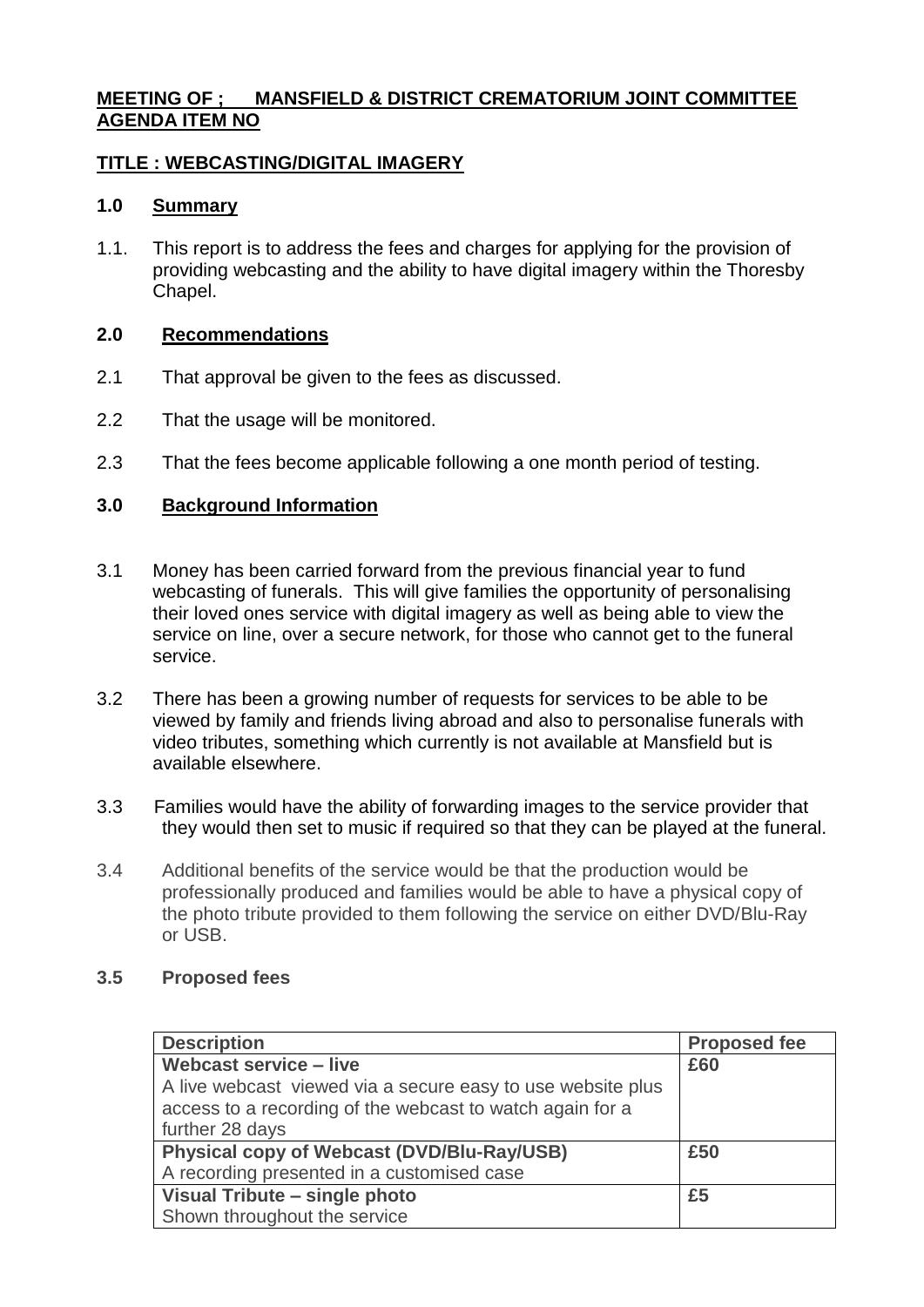| Visual Tribute – simple slide show (up to 25 photos)<br>Played on a loop or as a one off during the service | £40 |
|-------------------------------------------------------------------------------------------------------------|-----|
| Visual Tribute - Professional Photo Tribute<br>A professional photo tribute of up to 25 photos set to music | £70 |
| played as a one off during the service                                                                      |     |
| Visual Tribute - family supplied video checking                                                             | £20 |
| Checking and preparation of a video supplied by the family or                                               |     |
| a third party played once during the service                                                                |     |
| Visual Tribute - physical copy of Pro Photo Tribute                                                         | £25 |
| A recording presented in a customised case                                                                  |     |
| <b>Additional physical copies</b>                                                                           | £25 |
| Additional photos – for each extra set of 25 photos                                                         | £25 |
| For adding a video to the Pro Photo Tribute, any                                                            | £25 |
| revisions, or any major departure away from the                                                             |     |
| standard                                                                                                    |     |

# **4. Risk assessment of recommendations**

| <b>Risk type</b>                  | <b>Risk assessment</b>                                                            | <b>Risk</b><br><b>Level</b> | <b>Risk detail</b>                                                                                                                     |
|-----------------------------------|-----------------------------------------------------------------------------------|-----------------------------|----------------------------------------------------------------------------------------------------------------------------------------|
| <b>Operational</b><br><b>Risk</b> | That the system<br>might not work at<br>some point                                | Low                         | <b>Mitigated by new internet</b><br>provision and equipment.                                                                           |
| <b>Financial</b><br><b>Risk</b>   | The amendment<br>will increase<br>options available<br>to families and<br>revenue | Low                         | Service costs would be<br>met however the impact on<br>the number of people who<br>would take advantage of<br>the service is not known |
| Legislative<br><b>Risk</b>        | <b>Breach in access</b><br>on line                                                | Low                         | All access on-line for<br>streaming is hosted by a<br>third party and is on a<br>secure network, password<br>protected.                |

# **5. ALIGNMENT TO COMMITTEES PRIORITIES**

This report is directly aligned to ensuring effective management of the Crematorium.

## **6. IMPLICATIONS RELATING TO RELEVANT LEGISLATION**

- (a) Human Rights: No impact
- (b) Equality and Diversity: No impact.
- (c) Climate change and environmental sustainability: No impact.
- (d) Crime and Disorder: No impact.